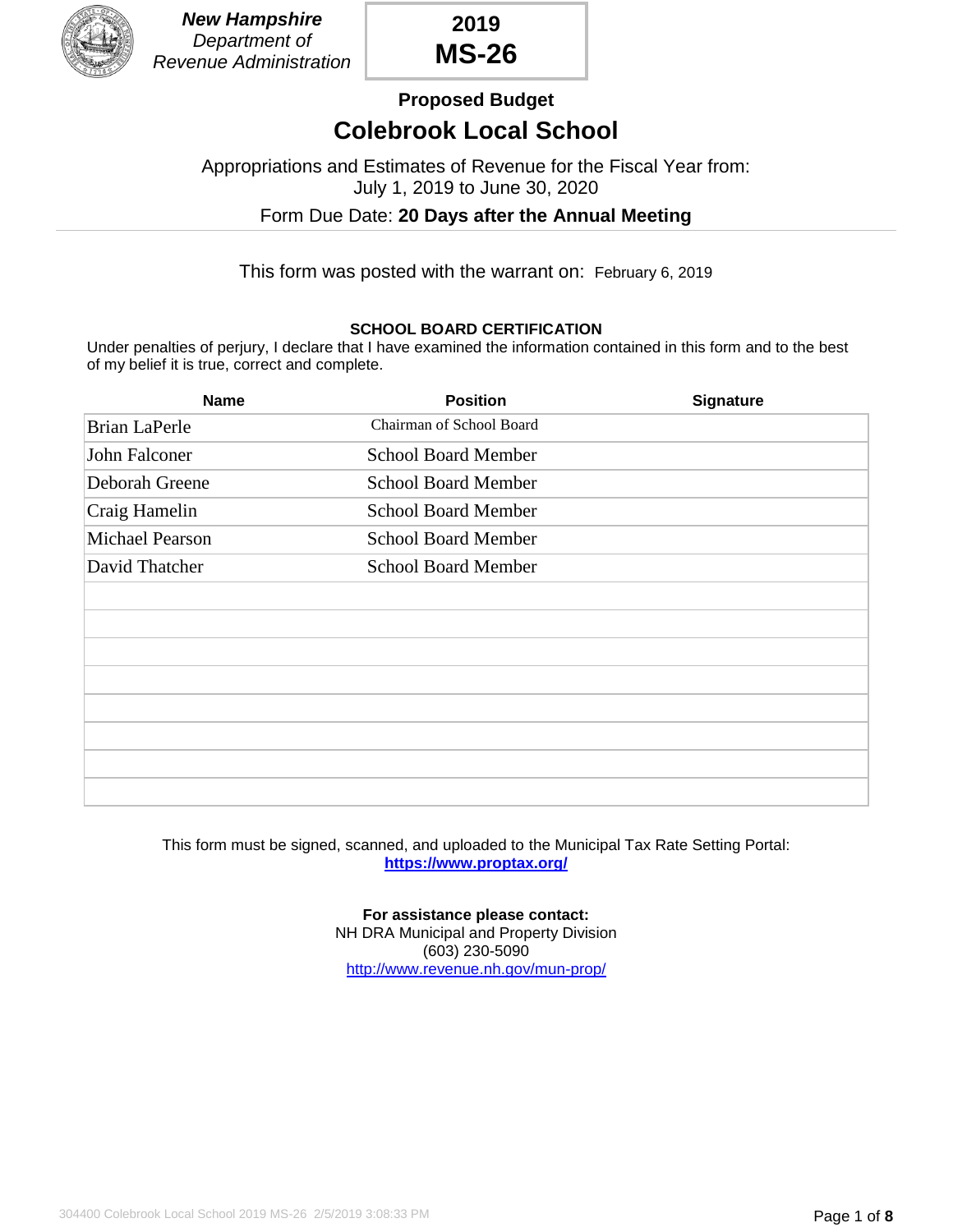

#### *New Hampshire Department of Revenue Administration*

# **2019 MS-26**

### **Proposed Budget**

| <b>Account</b>                | <b>Purpose</b>                                 | <b>Article</b> | <b>Expenditures for</b><br>period ending<br>6/30/2018 | <b>Appropriations</b><br>for period ending<br>6/30/2019 | period ending<br>6/30/2020 | <b>Appropriations for Appropriations for</b><br>period ending<br>6/30/2020<br>(Recommended) (Not Recommended) |
|-------------------------------|------------------------------------------------|----------------|-------------------------------------------------------|---------------------------------------------------------|----------------------------|---------------------------------------------------------------------------------------------------------------|
| <b>Instruction</b>            |                                                |                |                                                       |                                                         |                            |                                                                                                               |
| 1100-1199                     | Regular Programs                               | 05.            | \$2,445,330                                           | \$2,695,698                                             | \$2,568,853                | \$0                                                                                                           |
| 1200-1299                     | Special Programs                               | 05.            | \$722,438                                             | \$723,253                                               | \$1,080,046                | \$0                                                                                                           |
| 1300-1399                     | <b>Vocational Programs</b>                     | 05.            | \$17,500                                              | \$18,000                                                | \$36,000                   | \$0                                                                                                           |
| 1400-1499                     | Other Programs                                 | 05.            | \$138,383                                             | \$153,867                                               | \$162,907                  | \$0                                                                                                           |
| 1500-1599                     | Non-Public Programs                            | 05.            | \$0                                                   | \$0                                                     | \$0                        | \$0                                                                                                           |
| 1600-1699                     | Adult/Continuing Education Programs            | 05.            | \$0                                                   | \$0                                                     | \$0                        | \$0                                                                                                           |
| 1700-1799                     | Community/Junior College Education<br>Programs |                | \$0                                                   | \$0                                                     | \$0                        | \$0                                                                                                           |
| 1800-1899                     | <b>Community Service Programs</b>              |                | \$0                                                   | \$0                                                     | \$0                        | \$0                                                                                                           |
|                               | <b>Instruction Subtotal</b>                    |                | \$3,323,651                                           | \$3,590,818                                             | \$3,847,806                | \$0                                                                                                           |
| <b>Support Services</b>       |                                                |                |                                                       |                                                         |                            |                                                                                                               |
| 2000-2199                     | <b>Student Support Services</b>                | 05.            | \$655,978                                             | \$640,077                                               | \$660,577                  | \$0                                                                                                           |
| 2200-2299                     | <b>Instructional Staff Services</b>            | 05.            | \$128,081                                             | \$183,599                                               | \$188,909                  | \$0                                                                                                           |
|                               | <b>Support Services Subtotal</b>               |                | \$784,059                                             | \$823,676                                               | \$849,486                  | \$0                                                                                                           |
| <b>General Administration</b> |                                                |                |                                                       |                                                         |                            |                                                                                                               |
| 0000-0000                     | <b>Collective Bargaining</b>                   |                | \$0                                                   | \$0                                                     | \$0                        | \$0                                                                                                           |
| 2310 (840)                    | <b>School Board Contingency</b>                |                | \$0                                                   | \$0                                                     | \$0                        | \$0                                                                                                           |
| 2310-2319                     | Other School Board                             | 05.            | \$47,016                                              | \$61,193                                                | \$58,193                   | \$0                                                                                                           |
|                               | <b>General Administration Subtotal</b>         |                | \$47,016                                              | \$61,193                                                | \$58,193                   | \$0                                                                                                           |
|                               | <b>Executive Administration</b>                |                |                                                       |                                                         |                            |                                                                                                               |
| 2320 (310)                    | <b>SAU Management Services</b>                 |                | \$0                                                   | \$0                                                     | \$0                        | \$0                                                                                                           |
| 2320-2399                     | All Other Administration                       | 05.            | \$370,492                                             | \$420,865                                               | \$453,149                  | \$0                                                                                                           |
| 2400-2499                     | <b>School Administration Service</b>           | 05.            | \$400,870                                             | \$435,312                                               | \$434,070                  | \$0                                                                                                           |
| 2500-2599                     | <b>Business</b>                                |                | \$0                                                   | \$0                                                     | \$0                        | \$0                                                                                                           |
| 2600-2699                     | Plant Operations and Maintenance               | 05.            | \$691,032                                             | \$768,168                                               | \$776,225                  | \$0                                                                                                           |
| 2700-2799                     | <b>Student Transportation</b>                  | 05.            | \$237,697                                             | \$274,489                                               | \$294,190                  | \$0                                                                                                           |
| 2800-2999                     | Support Service, Central and Other             |                | \$0                                                   | \$0                                                     | \$0                        | \$0                                                                                                           |
|                               | <b>Executive Administration Subtotal</b>       |                | \$1,700,091                                           | \$1,898,834                                             | \$1,957,634                | \$0                                                                                                           |
|                               | <b>Non-Instructional Services</b>              |                |                                                       |                                                         |                            |                                                                                                               |
| 3100                          | <b>Food Service Operations</b>                 |                | \$0                                                   | \$0                                                     | \$0                        | \$0                                                                                                           |
| 3200                          | <b>Enterprise Operations</b>                   |                | \$0                                                   | \$0                                                     | \$0                        | \$0                                                                                                           |
|                               | <b>Non-Instructional Services Subtotal</b>     |                | \$0                                                   | \$0                                                     | \$0                        | \$0                                                                                                           |
|                               | <b>Facilities Acquisition and Construction</b> |                |                                                       |                                                         |                            |                                                                                                               |
| 4100                          | Site Acquisition                               | 05.            | \$0                                                   | \$25                                                    | \$25                       | \$0                                                                                                           |
| 4200                          | Site Improvement                               | 05.            | \$0                                                   | \$25                                                    | \$25                       | \$0                                                                                                           |
| 4300                          | Architectural/Engineering                      | 05.            | \$0                                                   | \$25                                                    | \$25                       | \$0                                                                                                           |
| 4400                          | <b>Educational Specification Development</b>   | 05.            | \$0                                                   | \$25                                                    | \$25                       | \$0                                                                                                           |
| 4500                          | <b>Building Acquisition/Construction</b>       | 05.            | \$0                                                   | \$25                                                    | \$25                       | \$0                                                                                                           |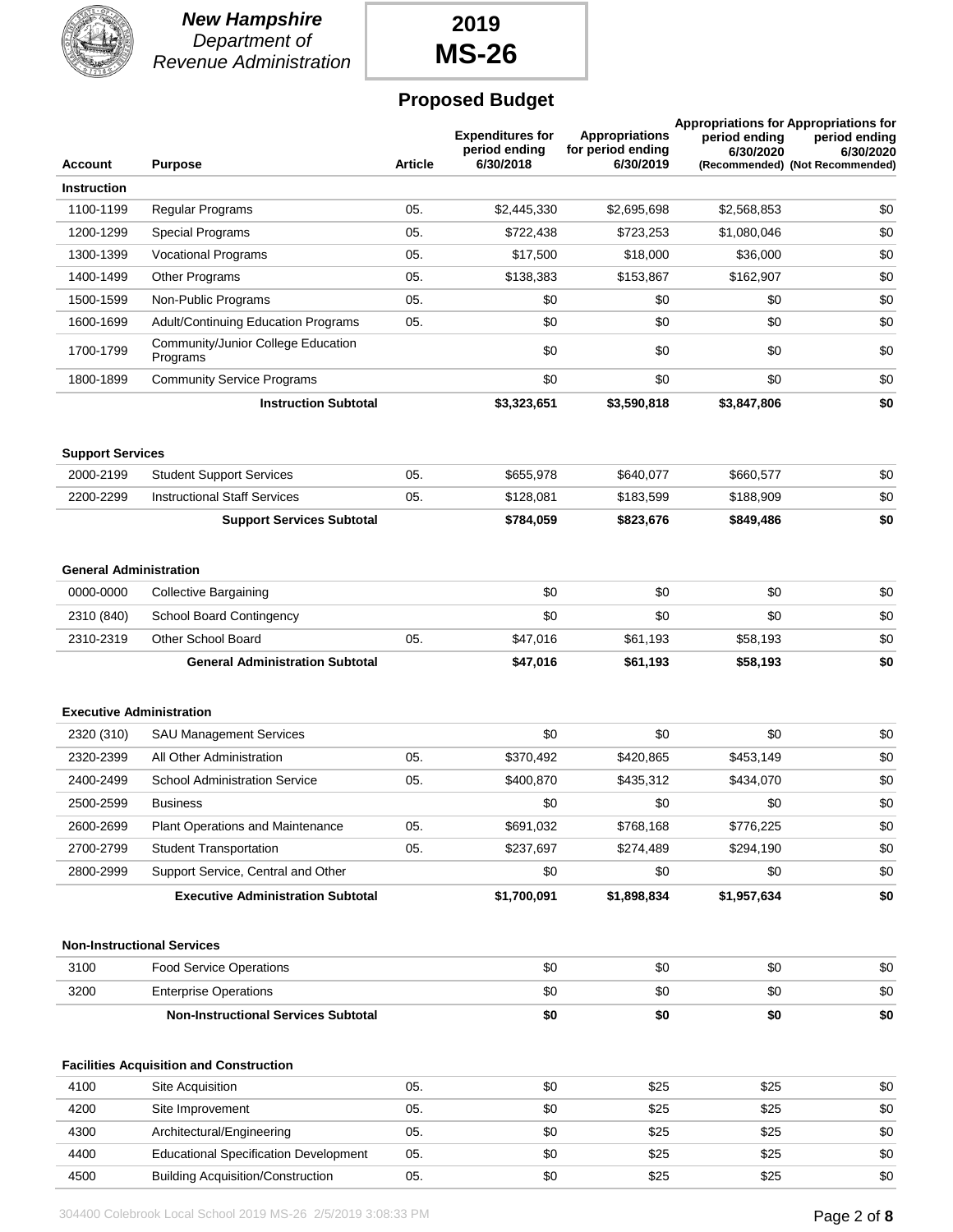|                       | <b>New Hampshire</b><br>Department of<br><b>Revenue Administration</b> |     | 2019<br><b>MS-26</b>   |           |             |     |
|-----------------------|------------------------------------------------------------------------|-----|------------------------|-----------|-------------|-----|
|                       |                                                                        |     | <b>Proposed Budget</b> |           |             |     |
| 4600                  | <b>Building Improvement Services</b>                                   |     | \$0                    | \$25      | \$0         | \$0 |
| 4900                  | Other Facilities Acquisition and<br>Construction                       |     | \$0                    | \$0       | \$0         | \$0 |
|                       | <b>Facilities Acquisition and Construction Subtotal</b>                |     | \$0                    | \$150     | \$125       | \$0 |
| <b>Other Outlays</b>  |                                                                        |     |                        |           |             |     |
| 5110                  | Debt Service - Principal                                               |     | \$0                    | \$0       | \$0         | \$0 |
| 5120                  | Debt Service - Interest                                                |     | \$0                    | \$0       | \$0         | \$0 |
|                       | <b>Other Outlays Subtotal</b>                                          |     | \$0                    | \$0       | \$0         | \$0 |
| <b>Fund Transfers</b> |                                                                        |     |                        |           |             |     |
| 5220-5221             | To Food Service                                                        | 05. | \$25,000               | \$219,906 | \$219,906   | \$0 |
| 5222-5229             | To Other Special Revenue                                               |     | \$0                    | \$0       | \$0         | \$0 |
| 5230-5239             | <b>To Capital Projects</b>                                             |     | \$0                    | \$0       | \$0         | \$0 |
| 5254                  | To Agency Funds                                                        |     | \$0                    | \$0       | \$0         | \$0 |
| 5310                  | To Charter Schools                                                     | 05. | \$23,836               | \$24,800  | \$24,800    | \$0 |
| 5390                  | To Other Agencies                                                      |     | \$0                    | \$0       | \$0         | \$0 |
| 9990                  | Supplemental Appropriation                                             |     | \$0                    | \$0       | \$0         | \$0 |
| 9992                  | <b>Deficit Appropriation</b>                                           |     | \$0                    | \$0       | \$0         | \$0 |
|                       | <b>Fund Transfers Subtotal</b>                                         |     | \$48,836               | \$244,706 | \$244,706   | \$0 |
|                       | <b>Total Operating Budget Appropriations</b>                           |     |                        |           | \$6,957,950 | \$0 |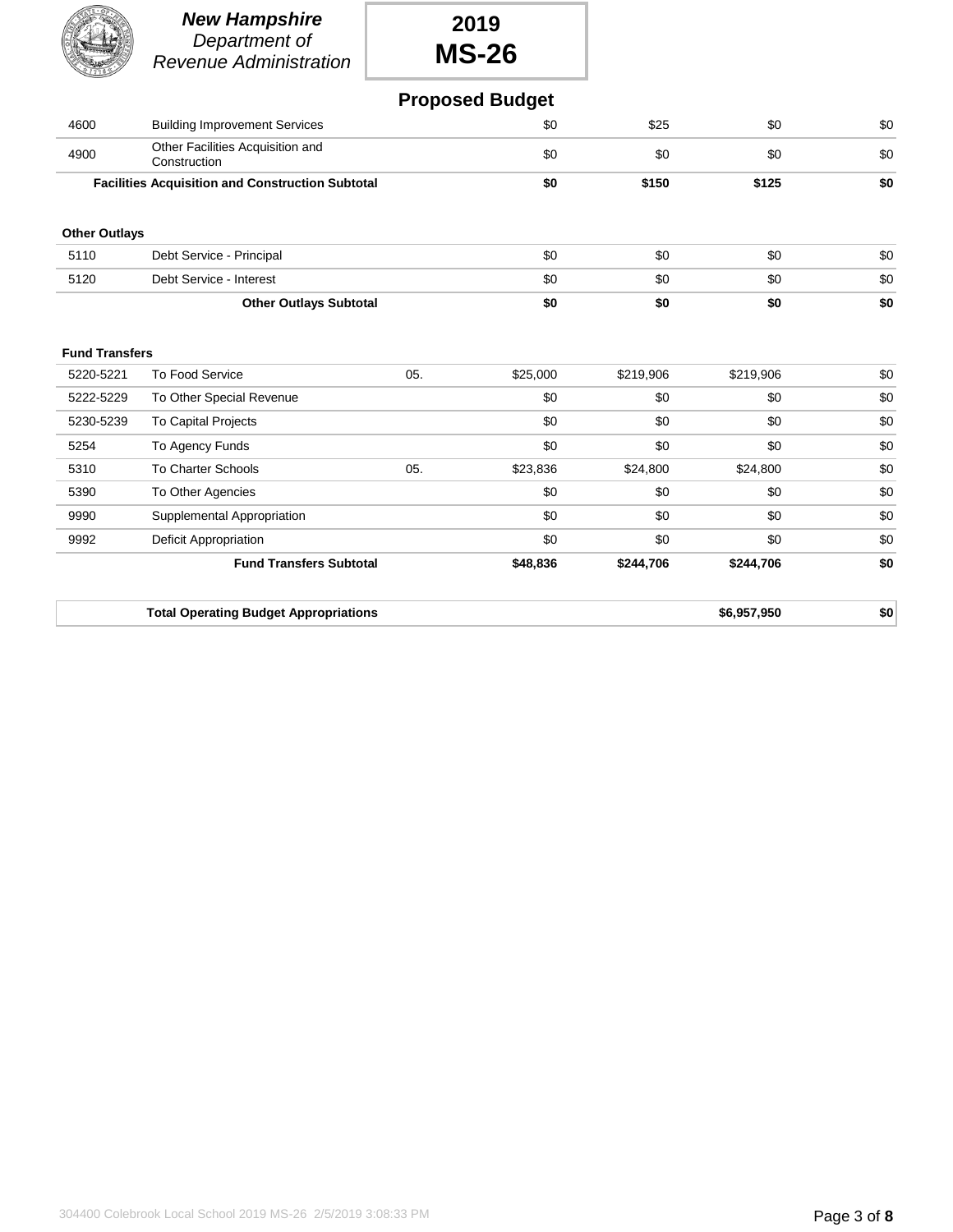|                | <b>New Hampshire</b><br>Department of<br>Revenue Administration | 2019<br><b>MS-26</b>   |                                                                            |                                                               |
|----------------|-----------------------------------------------------------------|------------------------|----------------------------------------------------------------------------|---------------------------------------------------------------|
|                |                                                                 | <b>Proposed Budget</b> |                                                                            |                                                               |
| <b>Account</b> | <b>Purpose</b>                                                  | <b>Article</b>         | <b>Appropriations for Appropriations for</b><br>period ending<br>6/30/2020 | period ending<br>6/30/2020<br>(Recommended) (Not Recommended) |
| 5251           | To Capital Reserve Fund                                         |                        | \$0                                                                        | \$0                                                           |
| 5252           | To Expendable Trust Fund                                        |                        | \$0                                                                        | \$0                                                           |
| 5253           | To Non-Expendable Trust Fund                                    |                        | \$0                                                                        | \$0                                                           |
|                | <b>Total Proposed Special Articles</b>                          |                        | \$0                                                                        | \$0                                                           |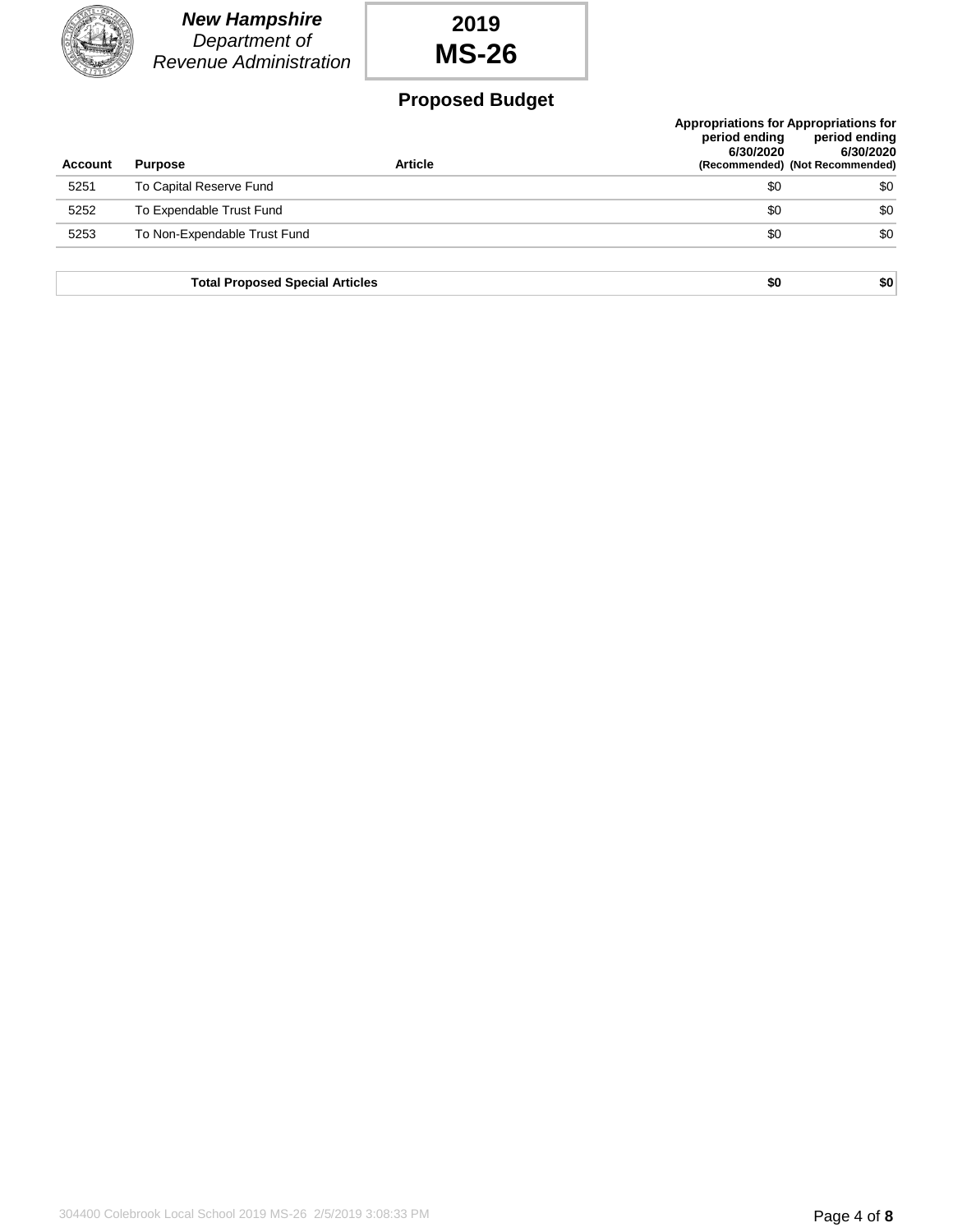|         | <b>New Hampshire</b><br>Department of<br>Revenue Administration | 2019<br><b>MS-26</b>                                               |                            |                                                                                                        |
|---------|-----------------------------------------------------------------|--------------------------------------------------------------------|----------------------------|--------------------------------------------------------------------------------------------------------|
|         |                                                                 | <b>Proposed Budget</b>                                             |                            |                                                                                                        |
| Account | <b>Purpose</b>                                                  | <b>Article</b>                                                     | period ending<br>6/30/2020 | Appropriations for Appropriations for<br>period ending<br>6/30/2020<br>(Recommended) (Not Recommended) |
| 4600    | <b>Building Improvement Services</b>                            | 04.                                                                | \$277,000                  | \$0                                                                                                    |
|         |                                                                 | <b>Purpose:</b> Renovation at Colebrook Elementary and move Colebr |                            |                                                                                                        |
|         | <b>Total Proposed Individual Articles</b>                       |                                                                    | \$277,000                  | \$0                                                                                                    |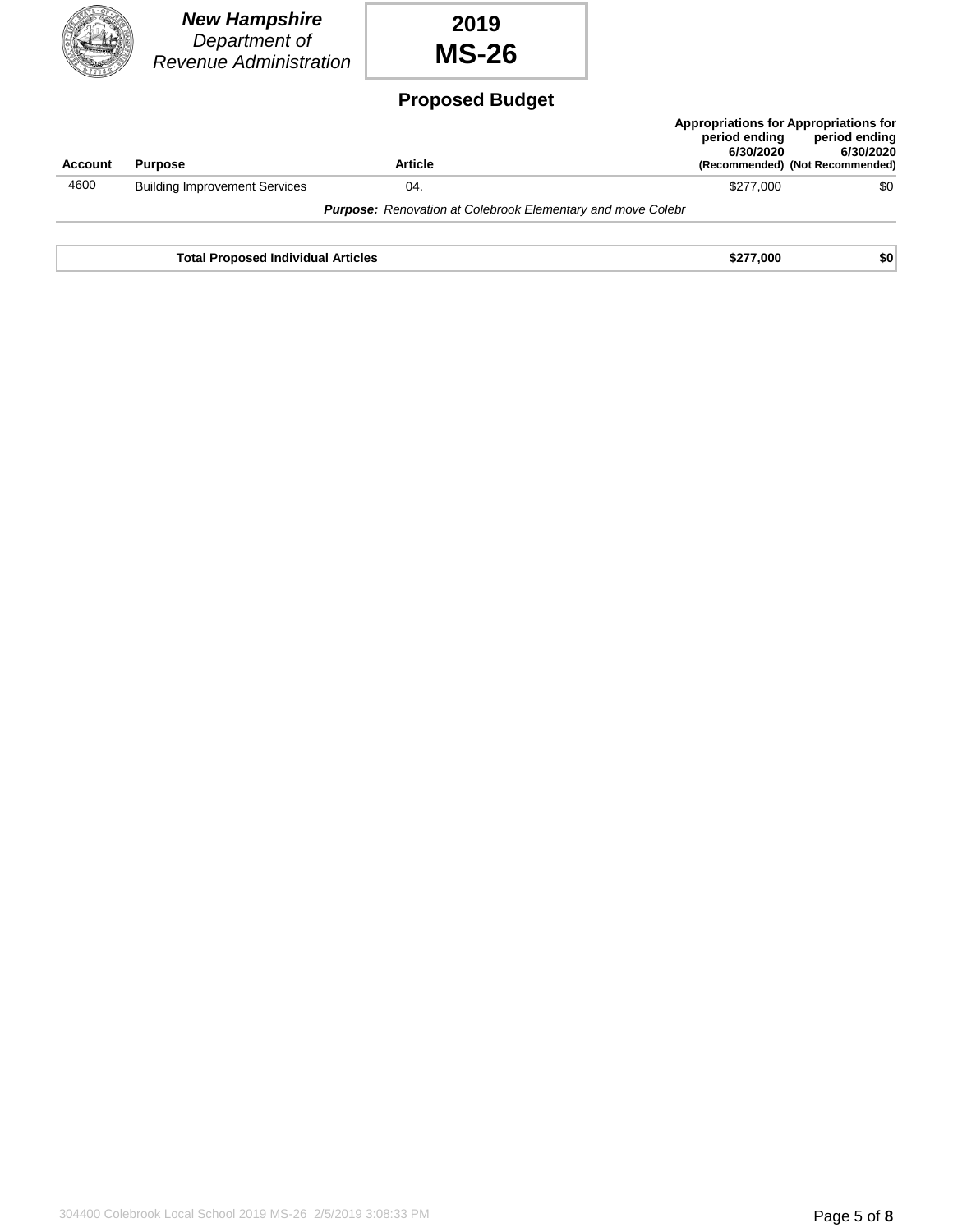

*New Hampshire Department of Revenue Administration*

### **2019 MS-26**

#### **Proposed Budget**

| <b>Account</b>         | Source                                               | <b>Article</b> | <b>Actual Revenues for</b><br>Period ending 6/30/2018 | <b>Revised Estimated</b><br><b>Revenues for Period</b><br>ending 6/30/2019 | <b>Estimated Revenues for</b><br>Period ending 6/30/2020 |
|------------------------|------------------------------------------------------|----------------|-------------------------------------------------------|----------------------------------------------------------------------------|----------------------------------------------------------|
| <b>Local Sources</b>   |                                                      |                |                                                       |                                                                            |                                                          |
| 1300-1349 Tuition      |                                                      | 05.            | \$1,420,279                                           | \$1,200,000                                                                | \$1,500,000                                              |
|                        | 1400-1449 Transportation Fees                        |                | \$0                                                   | \$0                                                                        | \$0                                                      |
|                        | 1500-1599 Earnings on Investments                    | 05.            | \$55                                                  | \$50                                                                       | \$50                                                     |
|                        | 1600-1699 Food Service Sales                         | 05.            | \$71,529                                              | \$70,000                                                                   | \$73,000                                                 |
|                        | 1700-1799 Student Activities                         |                | \$0                                                   | \$0                                                                        | \$0                                                      |
|                        | 1800-1899 Community Services Activities              |                | \$0                                                   | \$0                                                                        | \$0                                                      |
|                        | 1900-1999 Other Local Sources                        | 05.            | \$213,787                                             | \$135,000                                                                  | \$93,250                                                 |
|                        | <b>Local Sources Subtotal</b>                        |                | \$1,705,650                                           | \$1,405,050                                                                | \$1,666,300                                              |
| <b>State Sources</b>   |                                                      |                |                                                       |                                                                            |                                                          |
| 3210                   | School Building Aid                                  |                | \$0                                                   | \$0                                                                        | \$0                                                      |
| 3215                   | Kindergarten Building Aid                            |                | \$0                                                   | \$0                                                                        | \$0                                                      |
| 3220                   | Kindergarten Aid                                     | 05.            | \$0                                                   | \$23,872                                                                   | \$25,300                                                 |
| 3230                   | Special Education Aid                                | 05.            | \$0                                                   | \$67,057                                                                   | \$128,000                                                |
|                        | 3240-3249 Vocational Aid                             | 05.            | \$0                                                   | \$2,800                                                                    | \$18,000                                                 |
| 3250                   | <b>Adult Education</b>                               |                | \$0                                                   | \$0                                                                        | \$0                                                      |
| 3260                   | <b>Child Nutrition</b>                               | 05.            | \$2,526                                               | \$500                                                                      | \$1,800                                                  |
| 3270                   | <b>Driver Education</b>                              |                | \$0                                                   | \$0                                                                        | \$0                                                      |
|                        | 3290-3299 Other State Sources                        |                | \$0                                                   | \$0                                                                        | \$0                                                      |
|                        | <b>State Sources Subtotal</b>                        |                | \$2,526                                               | \$94,229                                                                   | \$173,100                                                |
| <b>Federal Sources</b> |                                                      |                |                                                       |                                                                            |                                                          |
|                        | 4100-4539 Federal Program Grants                     | 05.            | \$240,286                                             | \$178,312                                                                  | \$236,229                                                |
| 4540                   | <b>Vocational Education</b>                          |                | \$0                                                   | \$0                                                                        | \$0                                                      |
| 4550                   | <b>Adult Education</b>                               |                | \$0                                                   | \$0                                                                        | \$0                                                      |
| 4560                   | <b>Child Nutrition</b>                               | 05.            | \$78,401                                              | \$80,000                                                                   | \$79,000                                                 |
| 4570                   | <b>Disabilities Programs</b>                         |                | \$0                                                   | \$0                                                                        | \$0                                                      |
| 4580                   | <b>Medicaid Distribution</b>                         | 05.            | \$7,839                                               | \$7,000                                                                    | \$7,500                                                  |
|                        | 4590-4999 Other Federal Sources (non-4810)           |                | \$0                                                   | \$0                                                                        | \$0                                                      |
| 4810                   | <b>Federal Forest Reserve</b>                        | 05.            | \$0                                                   | \$6,951                                                                    | \$5,200                                                  |
|                        | <b>Federal Sources Subtotal</b>                      |                | \$326,526                                             | \$272,263                                                                  | \$327,929                                                |
|                        |                                                      |                |                                                       |                                                                            |                                                          |
|                        | <b>Other Financing Sources</b>                       |                |                                                       |                                                                            |                                                          |
|                        | 5110-5139 Sale of Bonds or Notes                     |                | \$0                                                   | \$0                                                                        | \$0                                                      |
| 5140                   | <b>Reimbursement Anticipation Notes</b>              |                | \$0                                                   | \$0                                                                        | \$0                                                      |
| 5221                   | Transfers from Food Service Special<br>Revenues Fund |                | \$0                                                   | \$0                                                                        | \$0                                                      |
| 5222                   | Transfer from Other Special Revenue Funds            |                | \$0                                                   | \$0                                                                        | \$0                                                      |
| 5230                   | Transfer from Capital Project Funds                  |                | \$0                                                   | \$0                                                                        | \$0                                                      |

5251 Transfer from Capital Reserve Funds \$0 \$0 \$0 5252 Transfer from Expendable Trust Funds **\$0** \$59,500 \$0 \$0 \$59,500 \$0 \$0 5253 Transfer from Non-Expendable Trust Funds \$0 \$0 \$0 5300-5699 Other Financing Sources \$0 \$0 \$0 \$0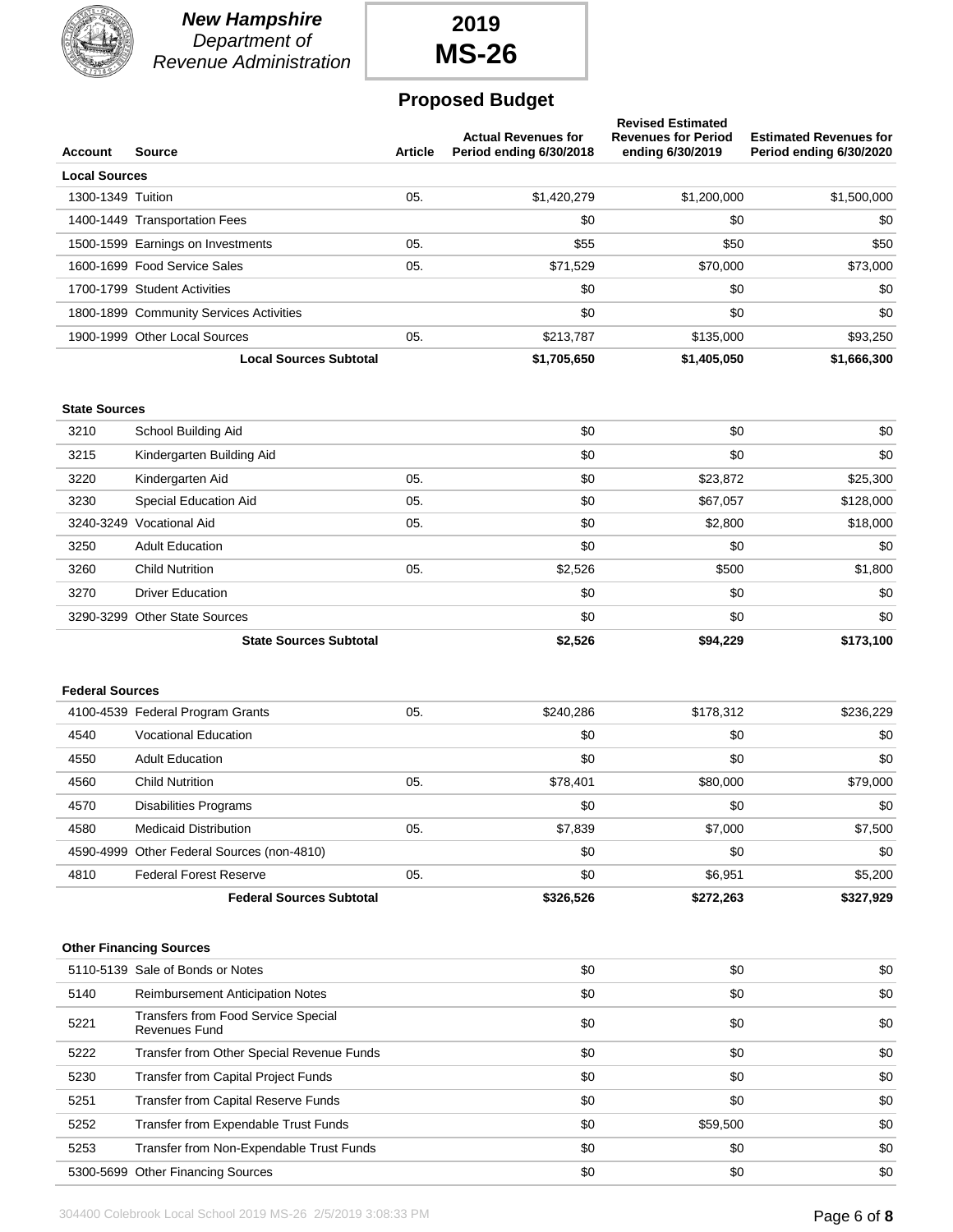| Λ           |
|-------------|
| <b>Reve</b> |

### *New Hampshire Department of Revenue Administration*

## **2019 MS-26**

### **Proposed Budget**

|      | <b>Total Estimated Revenues and Credits</b> |     | \$2,565,715 | \$2,455,332 | \$2,492,329 |
|------|---------------------------------------------|-----|-------------|-------------|-------------|
|      | <b>Other Financing Sources Subtotal</b>     |     | \$531,013   | \$683,790   | \$325,000   |
| 9999 | <b>Fund Balance to Reduce Taxes</b>         | 05. | \$531,013   | \$624,290   | \$325,000   |
| 9998 | Amount Voted from Fund Balance              |     | \$0         | \$0         | \$0         |
| 9997 | Supplemental Appropriation (Contra)         |     | \$0         | \$0         | \$0         |